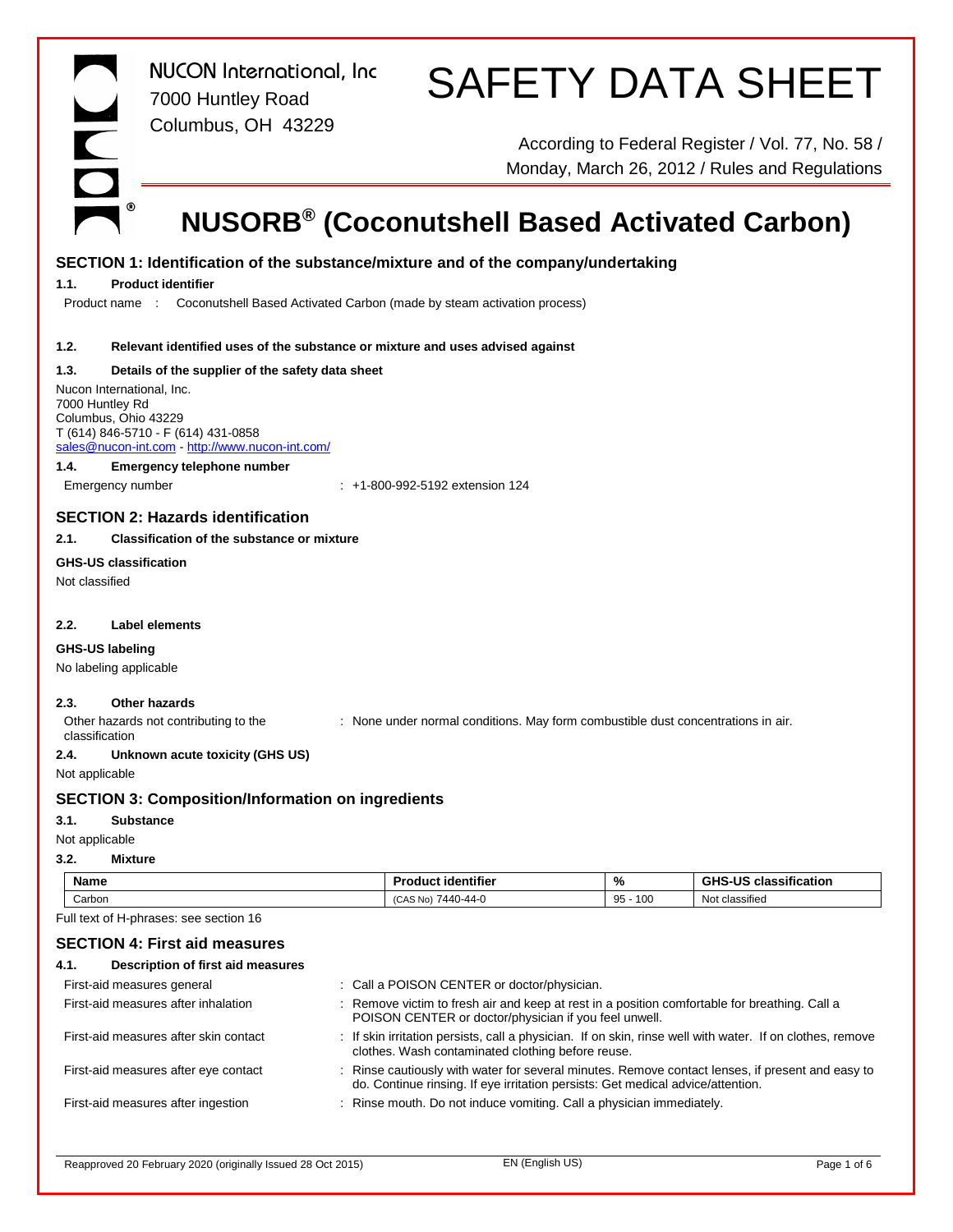IOND *NUCON International, Inc* 7000 Huntley Road Columbus, OH 43229

# SAFETY DATA SHEET

According to Federal Register / Vol. 77, No. 58 / Monday, March 26, 2012 / Rules and Regulations

# **NUSORB® (Coconutshell Based Activated Carbon)**

| 4.2.   | Most important symptoms and effects, both acute and delayed                                  |                                                                                                                                                                                                                                                    |
|--------|----------------------------------------------------------------------------------------------|----------------------------------------------------------------------------------------------------------------------------------------------------------------------------------------------------------------------------------------------------|
|        | Symptoms/injuries after inhalation                                                           | : May cause irritation to the respiratory tract, sneezing, coughing, burning sensation of throat<br>with constricting sensation of the larynx and difficulty in breathing.                                                                         |
|        | Symptoms/injuries after skin contact                                                         | : Slight irritation.                                                                                                                                                                                                                               |
|        | Symptoms/injuries after eye contact                                                          | : Causes serious eye irritation.                                                                                                                                                                                                                   |
| 4.3.   |                                                                                              | Indication of any immediate medical attention and special treatment needed                                                                                                                                                                         |
|        | No additional information available                                                          |                                                                                                                                                                                                                                                    |
|        | <b>SECTION 5: Firefighting measures</b>                                                      |                                                                                                                                                                                                                                                    |
| 5.1.   |                                                                                              |                                                                                                                                                                                                                                                    |
|        | <b>Extinguishing media</b>                                                                   |                                                                                                                                                                                                                                                    |
|        | Suitable extinguishing media                                                                 | : Dry powder. Water spray. Foam.                                                                                                                                                                                                                   |
| 5.2.   | Special hazards arising from the substance or mixture<br>No additional information available |                                                                                                                                                                                                                                                    |
| 5.3.   | <b>Advice for firefighters</b>                                                               |                                                                                                                                                                                                                                                    |
|        | Firefighting instructions                                                                    | Evacuate area. Eliminate all ignition sources if safe to do so. Exercise caution when fighting<br>any chemical fire.                                                                                                                               |
|        | Protection during firefighting                                                               | : Do not attempt to take action without suitable protective equipment.                                                                                                                                                                             |
|        | <b>SECTION 6: Accidental release measures</b>                                                |                                                                                                                                                                                                                                                    |
| 6.1.   |                                                                                              | Personal precautions, protective equipment and emergency procedures                                                                                                                                                                                |
|        | General measures                                                                             | : May form combustible dust concentrations in air.                                                                                                                                                                                                 |
|        |                                                                                              |                                                                                                                                                                                                                                                    |
| 6.1.1. | For non-emergency personnel<br>No additional information available                           |                                                                                                                                                                                                                                                    |
| 6.1.2. | For emergency responders                                                                     |                                                                                                                                                                                                                                                    |
|        | Protective equipment                                                                         | : Avoid breathing dust.                                                                                                                                                                                                                            |
|        | <b>Emergency procedures</b>                                                                  | : Stop release.                                                                                                                                                                                                                                    |
| 6.2.   | <b>Environmental precautions</b>                                                             |                                                                                                                                                                                                                                                    |
|        | Avoid release to the environment.                                                            |                                                                                                                                                                                                                                                    |
| 6.3.   | Methods and material for containment and cleaning up                                         |                                                                                                                                                                                                                                                    |
|        | Methods for cleaning up                                                                      | : On land, sweep or shovel into suitable containers.                                                                                                                                                                                               |
|        |                                                                                              |                                                                                                                                                                                                                                                    |
| 6.4.   | Reference to other sections<br>No additional information available                           |                                                                                                                                                                                                                                                    |
|        | <b>SECTION 7: Handling and storage</b>                                                       |                                                                                                                                                                                                                                                    |
| 7.1.   | <b>Precautions for safe handling</b>                                                         |                                                                                                                                                                                                                                                    |
|        | Additional hazards when processed                                                            | : Avoid dust formation. Do not breathe dust.                                                                                                                                                                                                       |
|        | Precautions for safe handling                                                                | : No open flames. No smoking. Use only outdoors or in a well-ventilated area. Do not get in<br>eyes, on skin, or on clothing. Do not breathe dust. Avoid contact during pregnancy/while<br>nursing. Use personal protective equipment as required. |
|        | Hygiene measures                                                                             | Do not eat, drink or smoke when using this product. Wash hands thoroughly after handling.<br>Wash contaminated clothing before reuse. Contaminated work clothing should not be allowed<br>out of the workplace.                                    |
| 7.2.   | Conditions for safe storage, including any incompatibilities                                 |                                                                                                                                                                                                                                                    |
|        | <b>Technical measures</b>                                                                    | : Comply with applicable regulations.                                                                                                                                                                                                              |
|        | Storage conditions                                                                           | : Keep only in the original container in a cool, well ventilated place away from: moisture.                                                                                                                                                        |
|        | Incompatible products                                                                        | Oxidizing agent.                                                                                                                                                                                                                                   |
|        | Storage area                                                                                 | : Store in a well-ventilated place.                                                                                                                                                                                                                |

Reapproved 20 February 2020 (originally Issued 28 Oct 2015) EN (English US) EN (English US) Page 2 of 6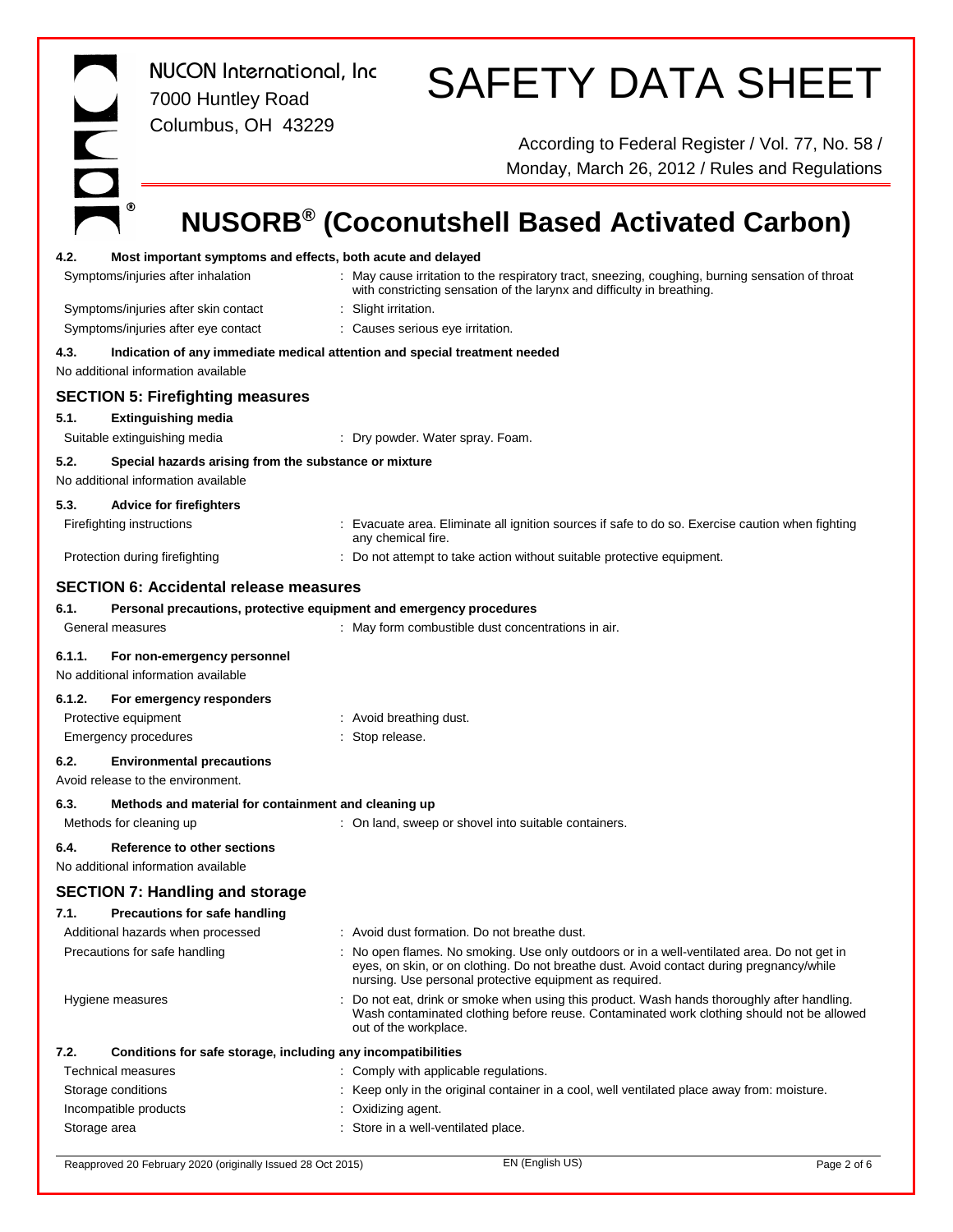$^\circledR$ 

*NUCON International, Inc* 7000 Huntley Road Columbus, OH 43229

# SAFETY DATA SHEET

According to Federal Register / Vol. 77, No. 58 / Monday, March 26, 2012 / Rules and Regulations

# **NUSORB® (Coconutshell Based Activated Carbon)**

Special rules on packaging **in the container** : Store in a closed container.

### **7.3. Specific end use(s)**

No additional information available

# **SECTION 8: Exposure controls/personal protection**

# **8.1. Control parameters**

| Coconut Based Activated Carbon (7440-44-0) |                |  |
|--------------------------------------------|----------------|--|
| <b>ACGIH</b>                               | Not applicable |  |
| <b>OSHA</b>                                | Not applicable |  |
| Carbon (7440-44-0)                         |                |  |
| <b>ACGIH</b>                               | Not applicable |  |
| <b>OSHA</b>                                | Not applicable |  |

# **8.2. Exposure controls**

| Personal protective equipment | : Wash hands thoroughly after handling.                                                                                                                                    |
|-------------------------------|----------------------------------------------------------------------------------------------------------------------------------------------------------------------------|
| Eye protection                | : Chemical goggles or face shield.                                                                                                                                         |
| Skin and body protection      | : Wear suitable protective clothing.                                                                                                                                       |
| Respiratory protection        | : In case of inadequate ventilation wear respiratory protection. Where exposure through<br>inhalation may occur from use, respiratory protection equipment is recommended. |
| Consumer exposure controls    | : Avoid contact during pregnancy/while nursing.                                                                                                                            |
| Other information             | : Do not breathe dust. Do not eat, drink or smoke when using this product.                                                                                                 |

# **SECTION 9: Physical and chemical properties**

# **9.1. Information on basic physical and chemical properties**

| Physical state                              | Solid               |
|---------------------------------------------|---------------------|
| Appearance                                  | granular.           |
| Color                                       | Black dark gray     |
| Odor                                        | odorless            |
| Odor threshold                              | No data available   |
| рH                                          | No data available   |
| Relative evaporation rate (butyl acetate=1) | No data available   |
| Melting point                               | 3550 $^{\circ}$ C   |
| Freezing point                              | No data available   |
| Boiling point                               | No data available   |
| Flash point                                 | : No data available |
| Auto-ignition temperature                   | No data available   |
| Decomposition temperature                   | No data available   |
| Flammability (solid, gas)                   | No data available   |
| Vapor pressure                              | No data available   |
| Relative vapor density at 20 °C             | No data available   |
| Relative density                            | No data available   |
| Specific gravity / density                  | $350 - 600$ g/l     |
| Solubility                                  | insoluble in water. |
| Log Pow                                     | No data available   |
| Log Kow                                     | No data available   |
| Viscosity, kinematic                        | No data available   |

Reapproved 20 February 2020 (originally Issued 28 Oct 2015) EN (English US) EN (English US) Page 3 of 6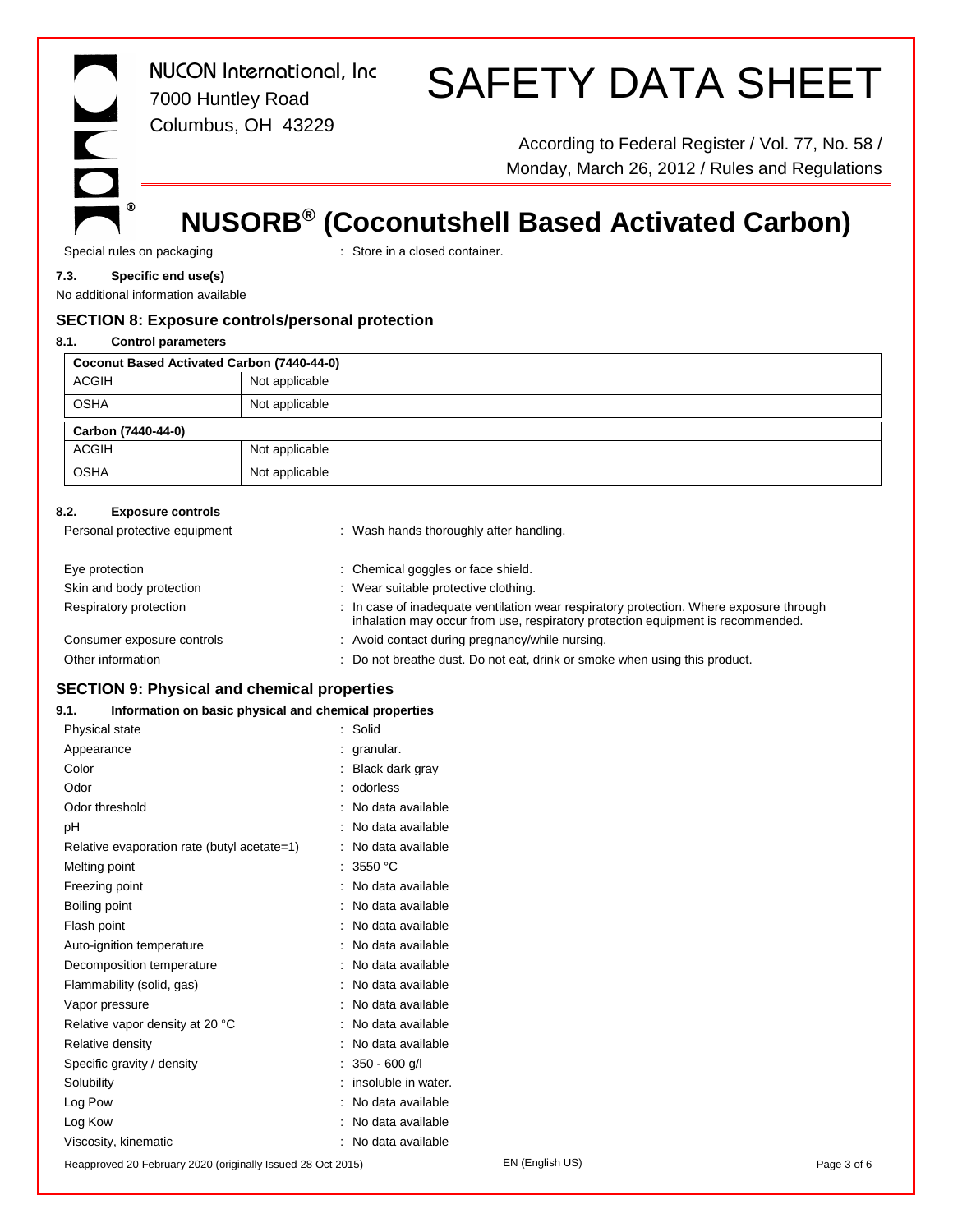$^\circledR$ 

*NUCON International, Inc* 7000 Huntley Road Columbus, OH 43229

# SAFETY DATA SHEET

According to Federal Register / Vol. 77, No. 58 / Monday, March 26, 2012 / Rules and Regulations

# **NUSORB® (Coconutshell Based Activated Carbon)**

Viscosity, dynamic **intervalse in the Contract of Contract Contract Contract Contract Contract Contract Contract Contract Contract Contract Contract Contract Contract Contract Contract Contract Contract Contract Contract C** Explosive properties in the set of the set of the September 2011. No data available. Oxidizing properties **in the contract of the Contract Contract Contract Contract Contract Contract Contract Contract Contract Contract Contract Contract Contract Contract Contract Contract Contract Contract Contract Contra** Explosion limits **Explosion** limits **Explosion** limits

- 
- 
- 

**9.2. Other information** VOC content : < 1 %

# **SECTION 10: Stability and reactivity**

**10.1. Reactivity** No additional information available

### **10.2. Chemical stability**

Stable under normal conditions.

# **10.3. Possibility of hazardous reactions**

No additional information available **10.4. Conditions to avoid**

# Moisture. Avoid dust formation.

# **10.5. Incompatible materials**

Strong oxidizers.

# **10.6. Hazardous decomposition products**

carbon oxides.

# **SECTION 11: Toxicological information**

# **11.1. Information on toxicological effects**

| Acute toxicity                                         | : Not classified                                                                                                                                                           |
|--------------------------------------------------------|----------------------------------------------------------------------------------------------------------------------------------------------------------------------------|
| Carbon (7440-44-0)                                     |                                                                                                                                                                            |
| LD50 oral rat                                          | > 10000 mg/kg                                                                                                                                                              |
| Skin corrosion/irritation                              | : Not classified                                                                                                                                                           |
| Serious eye damage/irritation                          | : Not classified                                                                                                                                                           |
| Respiratory or skin sensitization                      | : Not classified                                                                                                                                                           |
| Germ cell mutagenicity                                 | : Not classified                                                                                                                                                           |
| Carcinogenicity                                        | : Not classified                                                                                                                                                           |
| Reproductive toxicity                                  | : Not classified                                                                                                                                                           |
| Specific target organ toxicity (single exposure)       | : Not classified                                                                                                                                                           |
| Specific target organ toxicity (repeated<br>exposure)  | : Not classified                                                                                                                                                           |
| Aspiration hazard                                      | : Not classified                                                                                                                                                           |
| Potential Adverse human health effects and<br>symptoms | : Harmful if swallowed. Harmful if inhaled.                                                                                                                                |
| Symptoms/injuries after inhalation                     | : May cause irritation to the respiratory tract, sneezing, coughing, burning sensation of throat<br>with constricting sensation of the larynx and difficulty in breathing. |
| Symptoms/injuries after skin contact                   | : Slight irritation.                                                                                                                                                       |
| Symptoms/injuries after eye contact                    | : Causes serious eye irritation.                                                                                                                                           |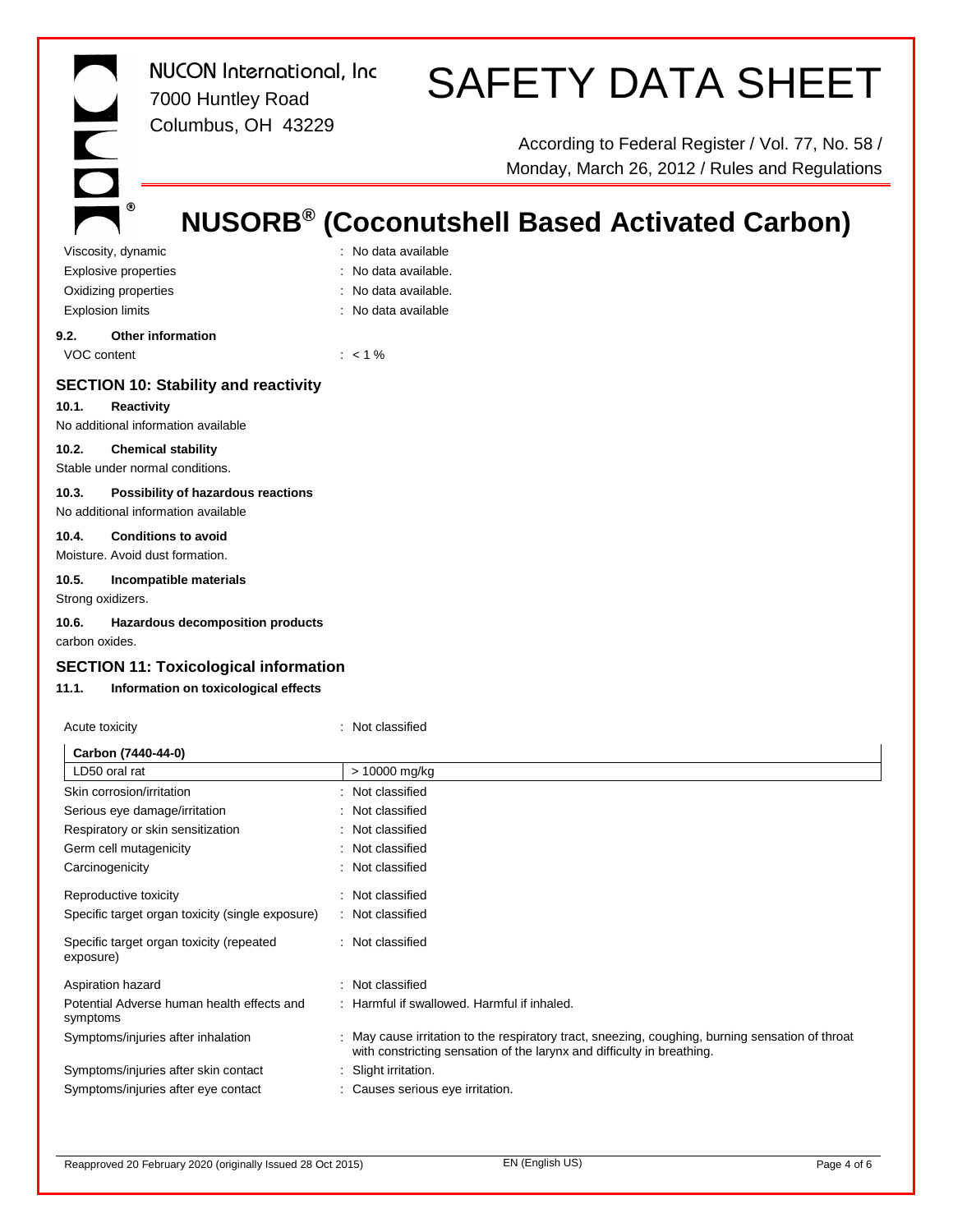|  | ◉ |
|--|---|

*NUCON International, Inc* 7000 Huntley Road Columbus, OH 43229

# SAFETY DATA SHEET

According to Federal Register / Vol. 77, No. 58 / Monday, March 26, 2012 / Rules and Regulations

# **NUSORB® (Coconutshell Based Activated Carbon)**

# **SECTION 12: Ecological information**

**12.1. Toxicity**

Ecology - water state of the state of the Harmful to aquatic life. Toxic to aquatic life. May cause long lasting harmful effects to aquatic life. Harmful to aquatic life with long lasting effects. Toxic to aquatic life with long lasting effects. Very toxic to aquatic life with long lasting effects.

#### **12.2. Persistence and degradability**

|                                            | Carbon (7440-44-0)                       |                                                          |
|--------------------------------------------|------------------------------------------|----------------------------------------------------------|
|                                            | Persistence and degradability            | Not established.                                         |
| 12.3.                                      | <b>Bioaccumulative potential</b>         |                                                          |
|                                            | Carbon (7440-44-0)                       |                                                          |
|                                            | Bioaccumulative potential                | Not established.                                         |
| 12.4.                                      | <b>Mobility in soil</b>                  |                                                          |
|                                            | No additional information available      |                                                          |
| 12.5.                                      | Other adverse effects                    |                                                          |
|                                            | Effect on ozone layer                    |                                                          |
|                                            | Effect on the global warming             | : No known ecological damage caused by this product.     |
| <b>SECTION 13: Disposal considerations</b> |                                          |                                                          |
| 13.1.                                      | Waste treatment methods                  |                                                          |
|                                            | Waste disposal recommendations           | : Dispose of contents/container to meet all regulations. |
|                                            | <b>SECTION 14: Transport information</b> |                                                          |
|                                            | In accordance with DOT                   |                                                          |
| Not evaluated                              |                                          |                                                          |
|                                            | <b>Additional information</b>            |                                                          |
|                                            | Other information                        | : No supplementary information available.                |
| <b>ADR</b>                                 |                                          |                                                          |
|                                            |                                          |                                                          |

No additional information available

#### **Transport by sea**

Not classified as Dangerous Goods by the criteria of the International Maritime Dangerous Goods (IMDG) Code Special Provision 925 for transport by sea; this carbon is made by a steam activation process.

#### **Air transport**

Not classified as Dangerous Goods by the criteria of the International Air Transport Association (IATA) Dangerous Goods Regulations Special Provision A.3 for transport by air; when tested according to the United Nations Transport of Dangerous Goods test protocol this carbon does not meet the definition of a self-heating substance (IATA Class 4.2) or any other hazard class, and therefore should not be listed as a hazardous material.